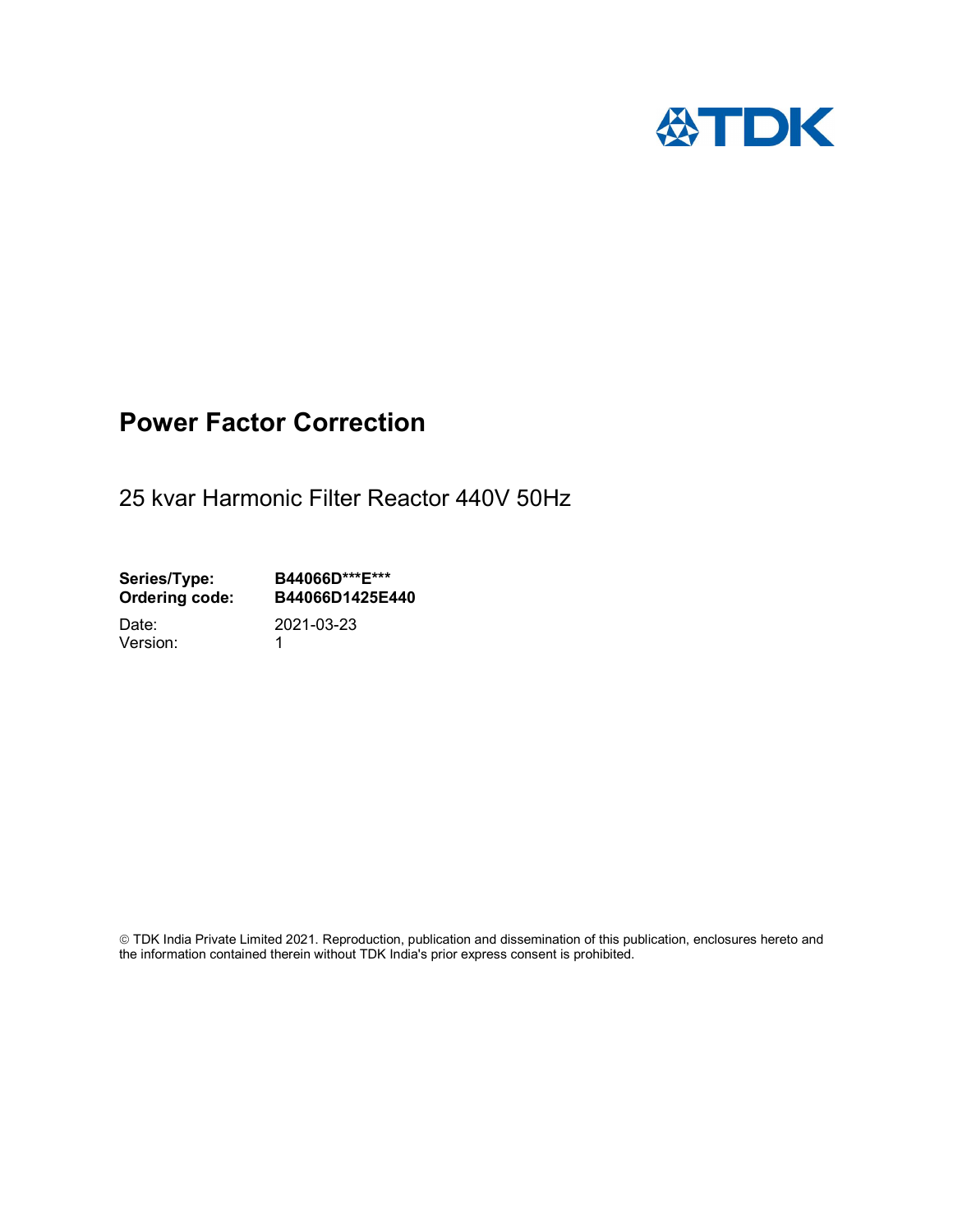

# Power Factor Correction and Content of Content of Content of Content of Content of Content of Content of Content of Content of Content of Content of Content of Content of Content of Content of Content of Content of Content

# 25 kvar Harmonic Filter Reactor 440V 50Hz BA4066D\*\*\*E\*\*\*

## **Characteristics**

- $H$  Highest linearity
- Temperature control via micro switch in inner coil
- $\blacksquare$  Highest life time by high quality materials
- **Low** losses
- $\blacksquare$  High overloading capability
- Safety device, temperature micro switch
- **Aluminium foil winding**
- **Low noise**

Technical data



| De-tuning factor p                              | 14             | $\%$        |
|-------------------------------------------------|----------------|-------------|
| Effective filter output $Q_C$                   | 25             | kvar        |
| Rated voltage $V_R$ <sup>1)</sup>               | 440            | V           |
| Rated frequency f                               | 50             | Hz          |
| Ambient temperature / Insulation class          | 40/H           | $^{\circ}C$ |
| Capacitance C delta (tot.)                      | 353.49         | μF          |
| Inductivity L                                   | $3 \cdot 4.01$ | mH          |
| Fundamental current 11 <sup>3)</sup>            | 34.77          | A           |
| Linear up to $4$ )                              | 46.91          | A           |
| Effective current $IRMS$ <sup>2)</sup>          | 35.06          | A           |
| Rated harmonic voltages (3rd/5th/7th/11th/13th) | 0.5/6/5/3.5/3  | $\%$        |
| Temperature protection (NC)                     | yes            |             |
| Total losses $P_D$                              | 180            | W           |
| Total weight                                    | 20<br>kg       |             |

<sup>1)</sup> Voltage rise up to 106% of rated voltage is considered in current  $I_{\text{eff}}$ .

<sup>2)</sup>  $I_{eff} = \sqrt{(I_1^2 + I_3^2 + ... I_x^2)}$ 

<sup>3)</sup>  $11 = 1.06$   $\cdot$   $I_R$  ( $I_R$  = Capacitor current 50Hz)

<sup>4)</sup> Linear current =  $1.43$   $\cdot$  I<sub>R</sub> (I<sub>R</sub> = Capacitor current 50Hz)

#### **Connection**

| Line                | l 1U1-1V1-1W1       |
|---------------------|---------------------|
| Capacitors          | l 1U2-1V2-1W2       |
| Temperature control | <u> 4 ຕ</u><br>ے- ا |

## Reference standard IEC60076-6

CAP FILM ES PFC PM 2021-03-23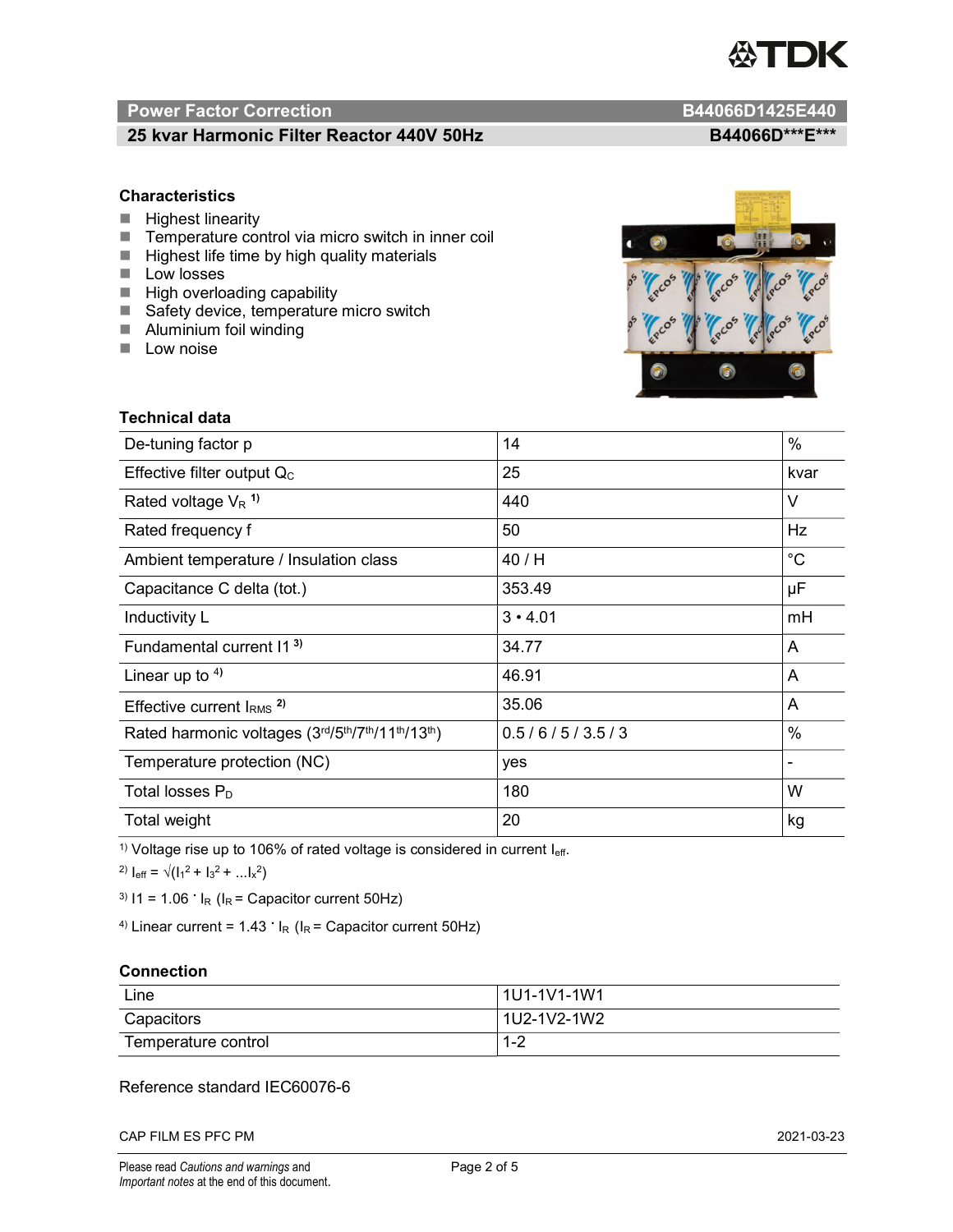

#### Power Factor Correction and B44066D1425E440

# 25 kvar Harmonic Filter Reactor 440V 50Hz BA4066D\*\*\*E\*\*\*

#### Dimensional drawings



#### **Dimensions**

| L/mm  | 285         | b/mm  | 185  |
|-------|-------------|-------|------|
| H/mm  | 230         | e/mm  | 95±5 |
| W/mm  | $188 \pm 5$ | d1/mm | 10.8 |
| 11/mm | 235         | d2/mm | 15.5 |
| 12/mm | 235         | A     | 175  |
| n1/mm | 150         | В     | 168  |
| n2/mm | 165±3       | Ø     | 8.5  |

#### Cautions and warnings

- Do not install the reactor in case of any visible damages.
- Installation must be done by skilled personnel only.
- Do not use or store harmonic filter reactors in corrosive atmosphere, especially where chloride gas, sulphide gas, acid, alkali, salt or similar substances are present.
- Do not touch the device during operation: all electrically active parts of this equipment such as windings, electronic components, leads, fuses and terminals carry a dangerous voltage which can lead to burns or electric shock.
- Covers which protect these electrically active parts from being touched must not be opened or removed during operation.
- Before any assembly or maintenance work is started, all installations and equipment must be disconnected from the power source.
- Noncompliance with these instructions may lead to death, serious injury or major damage to equipment.

FAILURE TO FOLLOW CAUTIONS MAY RESULT, WORST CASE, IN PREMATURE FAILURES OR PHYSICAL INJURY.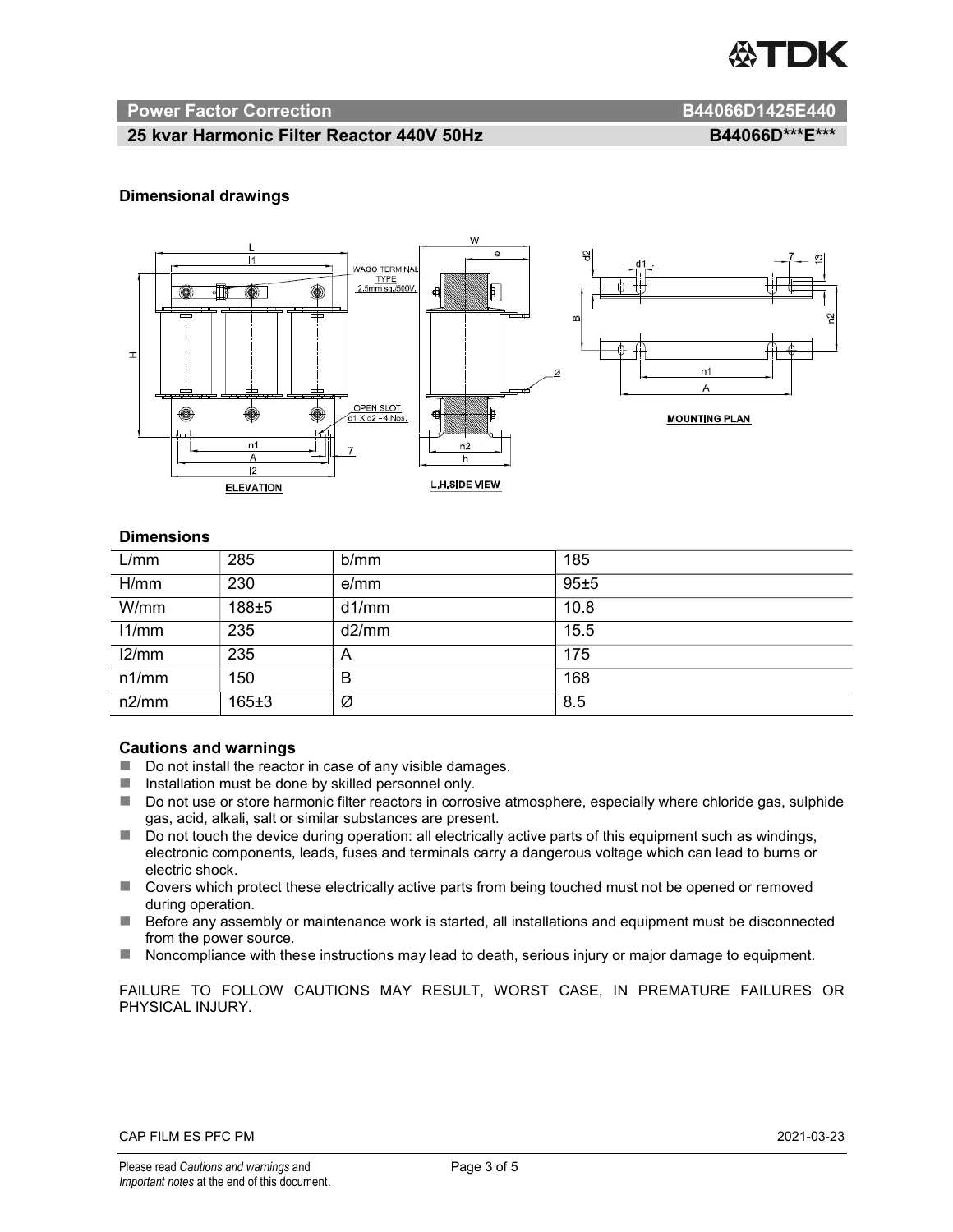

### Power Factor Correction **B44066D1425E440**

# 25 kvar Harmonic Filter Reactor 440V 50Hz BA4066D\*\*\*E\*\*\*

The following applies to all products named in this publication:

- 1. Some parts of this publication contain statements about the suitability of our products for certain areas of application. These statements are based on our knowledge of typical requirements that are often placed on our products in the areas of application concerned. We nevertheless expressly point out that such statements cannot be regarded as binding statements about the suitability of our products for a particular customer application. As a rule we are either unfamiliar with individual customer applications or less familiar with them than the customers themselves. For these reasons, it is always ultimately incumbent on the customer to check and decide whether a product with the properties described in the product specification is suitable for use in a particular customer application.
- 2. We also point out that in individual cases, a malfunction of electronic components or failure before the end of their usual service life cannot be completely ruled out in the current state of the art, even if they are operated as specified. In customer applications requiring a very high level of operational safety and especially in customer applications in which the malfunction or failure of an electronic component could endanger human life or health (e.g. in accident prevention or life-saving systems), it must therefore be ensured by means of suitable design of the customer application or other action taken by the customer (e.g. installation of protective circuitry or redundancy) that no injury or damage is sustained by third parties in the event of malfunction or failure of an electronic component.
- 3. The warnings, cautions and product-specific notes must be observed.
- 4. In order to satisfy certain technical requirements, some of the products described in this publication may contain substances subject to restrictions in certain jurisdictions (e.g. because they are classed as hazardous). Useful information on this will be found in our Material Data Sheets on the Internet (www.tdk-electronics.tdk.com/material). Should you have any more detailed questions, please contact our sales offices.
- 5. We constantly strive to improve our products. Consequently, the products described in this publication may change from time to time. The same is true of the corresponding product specifications. Please check therefore to what extent product descriptions and specifications contained in this publication are still applicable before or when you place an order.

We also reserve the right to discontinue production and delivery of products. Consequently, we cannot guarantee that all products named in this publication will always be available. The aforementioned does not apply in the case of individual agreements deviating from the foregoing for customer-specific products.

- 6. Unless otherwise agreed in individual contracts, all orders are subject to our General Terms and Conditions of Supply.
- 7. Our manufacturing sites serving the automotive business apply the IATF 16949 standard. The IATF certifications confirm our compliance with requirements regarding the quality management system in the automotive industry. Referring to customer requirements and customer specific requirements ("CSR") TDK always has and will continue to have the policy of respecting individual agreements. Even if IATF 16949 may appear to support the acceptance of unilateral requirements, we hereby like to emphasize that only requirements mutually agreed upon can and will be implemented in our Quality Management System. For clarification purposes we like to point out that obligations from IATF 16949 shall only become legally binding if individually agreed upon.